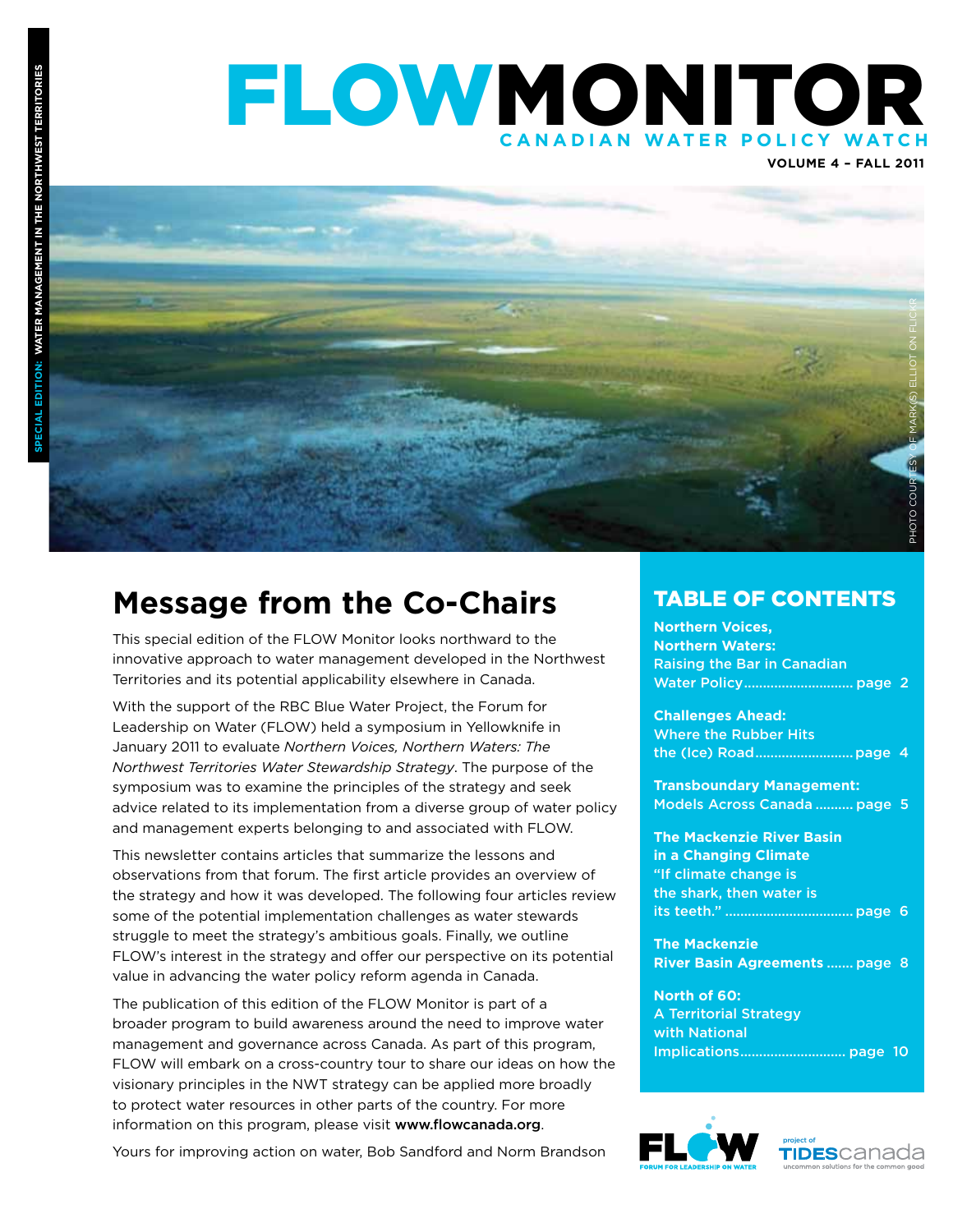## *Northern Voices, Northern Waters*: Raising the Bar in Canadian WATER POLICY

#### By Nancy Goucher

In May 2010, the Government of the Northwest Territories (GNWT) in partnership with Indian and Northern Affairs Canada (now called Aboriginal Affairs and Northern Development Canada, or AANDC) released *Northern Voices, Northern Waters: The Northwest Territories Water Stewardship Strategy*. This strategy seeks to protect aquatic ecosystems, ensure safe and reliable sources of water for the residents of the NWT, and sustain traditional ways of life in the North.

Anyone with a role in water stewardship in the NWT was considered an essential partner in developing the strategy, including AANDC, the GNWT, Aboriginal and community governments, regulatory boards and agencies, environmental organizations, industry, academic institutions and the general public. Over a period of three years, these partners collaborated on a vision for a common water strategy. They established guiding principles and set goals that outlined a path for achieving the desired outcomes.

A year later, the GNWT and AANDC released *NWT Water Stewardship: A Plan for Action 2011- 2015*. This document identified lead water partners, outlined specific action items, and established timetables for implementing the strategy.

The level of collaboration in developing the strategy was no small achievement. While more complicated, expensive, and time consuming, the process GNWT used to reach consensus with a large number of diverse interests can help facilitate active and timely implementation of its water policy goals. Consensus has also meant agreement on some very important matters, such as the need for effective monitoring and research programs, an ecosystem-based, holistic approach to water management, and

agreement on the principles of adaptive management. Co-development of the strategy may ultimately lead to, and even require, co-implementation to catalyze the changes needed in the NWT.

In January 2011, the GNWT and the Government of Canada signed an Agreement-in-Principle to negotiate the devolution of public lands, water, and resources. The strategy is an important step in the devolution process. It provides clear evidence that the GNWT is worthy of assuming the broader powers it will soon be handed by the federal government. The ongoing articulation of Aboriginal rights in some areas of the NWT complicates the strategy's implementation, especially considering that some land claims were not yet settled at the time the strategy was drafted.

*Northern Voices, Northern Waters* articulates the GNWT's moral and political responsibility for water resources in the territory. It is this commitment to a long-term vision for protecting water resources that is truly raising the bar in Canadian water policy.



DOWNLOAD *Northern Voices, Northern Waters: The Northwest Territories Water Stewardship Strategy and NWT Water Stewardship: A Plan for Action 2011-2015 at* www.enr.gov.nt.ca.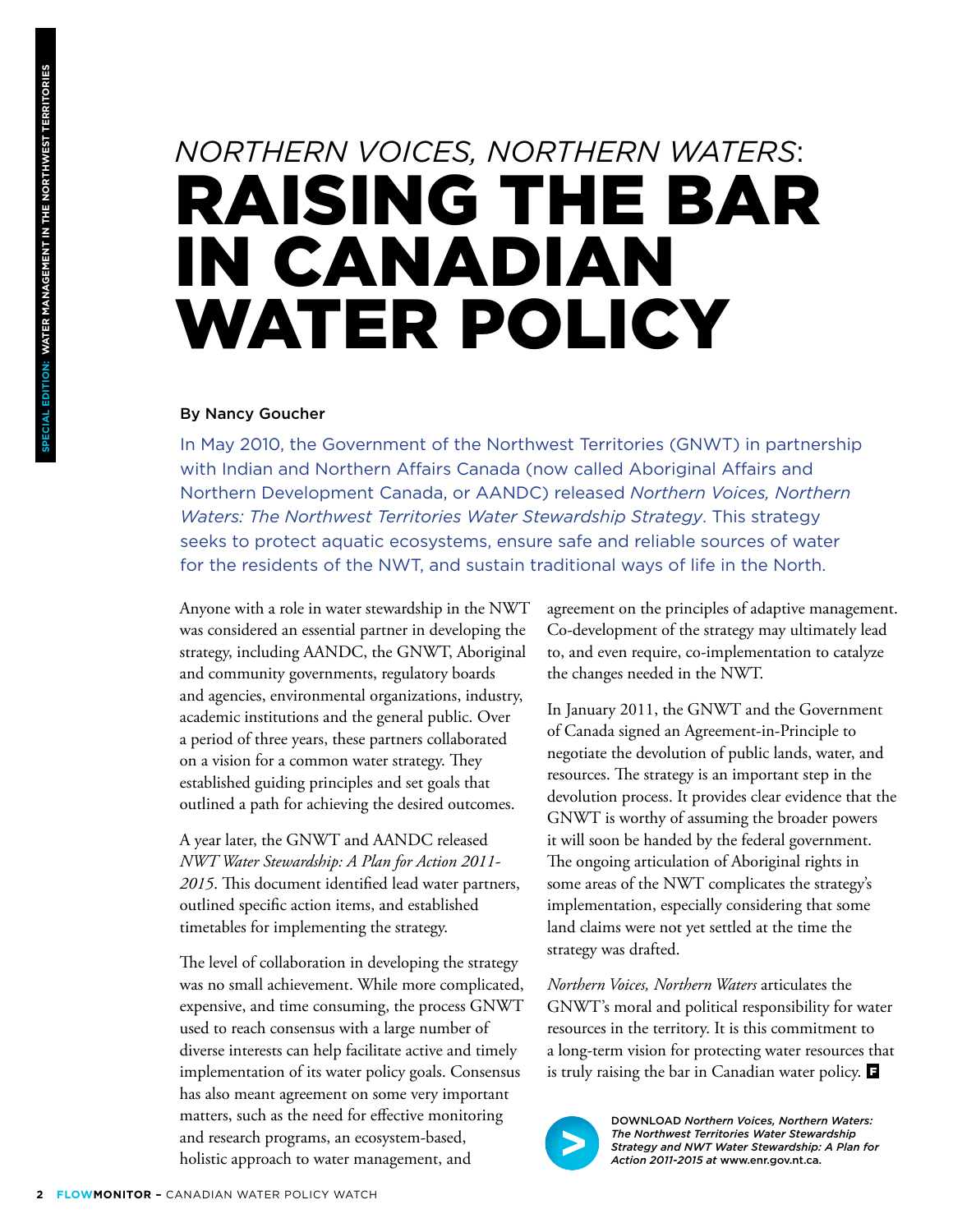## "The Government of Northwest Territories has both a moral and political responsibility to protect northern waters."

MINISTER MICHAEL MILTENBERGER, DEPUTY PREMIER OF THE NORTHWEST TERRITORIES

#### *Northern Voices, Northern Waters* **Strategy in a Nutshell**

- Vision: "The waters of the Northwest Territories will remain clean, abundant and productive for all time."
- Key objective: "Waters that flow into, within or through the NWT are substantially unaltered in quality, quantity, and rates of flow."
- Respect for all ways of knowing: "Water stewardship decisions are based on accurate and up-to-date traditional, local, and western scientific knowledge."
- Adaptive management: "As knowledge evolves, stewardship decisions evolve accordingly."
- Precautionary principle: "Where there are threats of serious or irreversible damage to aquatic ecosystems, lack of certainty is not used as a reason to postpone effective measures that can avert the potential threat."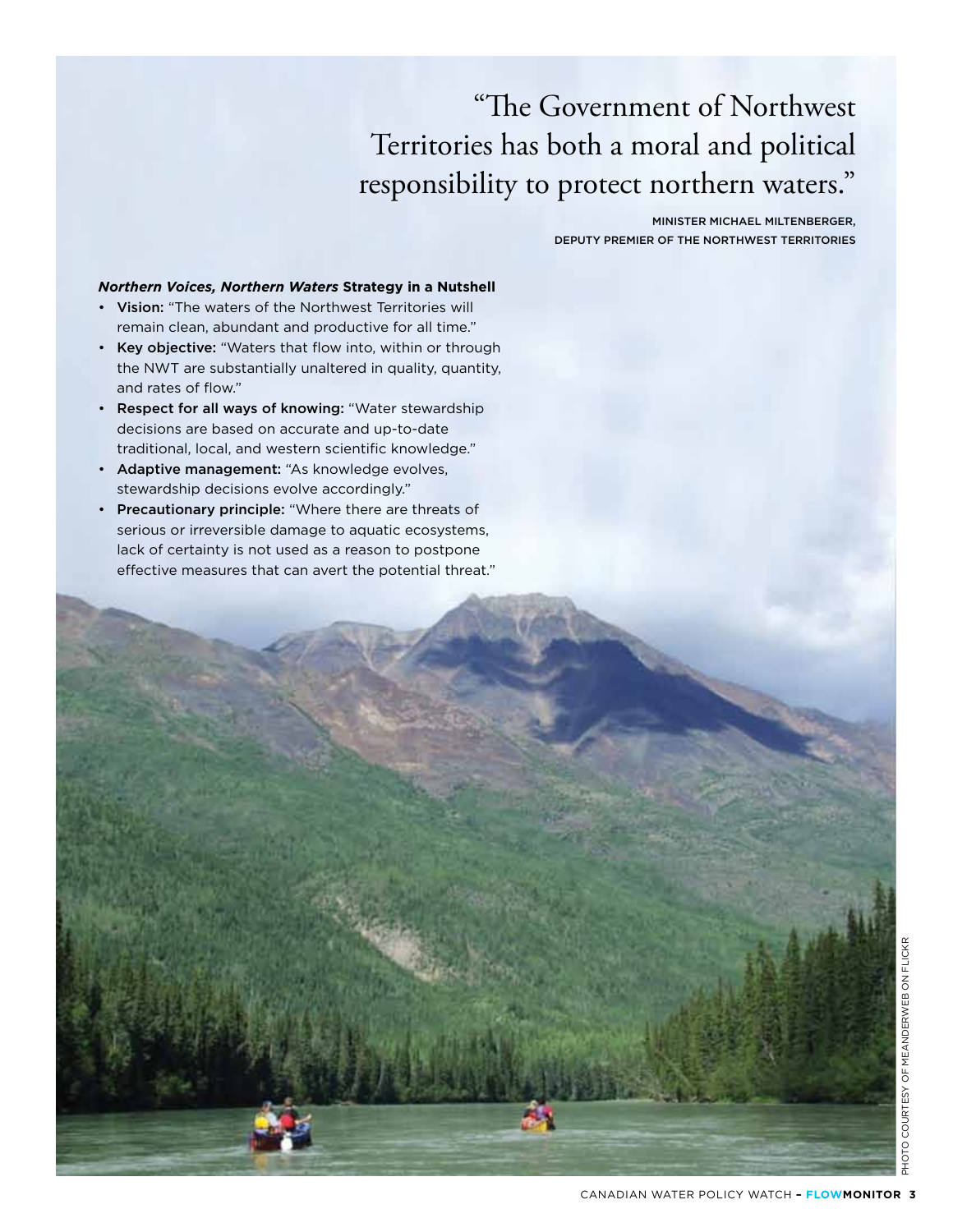# Challenges Ahead: Where the Rubber Hits the (Ice) Road

In the North, ice roads are vital lifelines for residents. The journey along these roads is fraught with harrowing obstacles: wicked storms, changing ice conditions, and unpredictable delays. But Northerners are strong and determined. They approach such problems cooperatively, with ingenuity and resolve. Similar tenacity and persistence will be required to overcome challenges to implementing *Northern Voices, Northern Waters*.

#### By Bob Sandford and Ralph Pentland

In contemplating the challenges that may be faced in implementing the strategy, it would be instructive to consider the fate of the 1987 Federal Water Policy. In FLOW's foundational document, *Changing the Flow*, we observed that few of the over 100 commitments in the 1987 policy were ever implemented in a meaningful way. Looking back, this should not be surprising considering the drastic global socioeconomic changes that occurred during the decade following the document's release.

First, globalism and the competitiveness agenda were leading to widespread deregulation, privatization, and loss of government control over many key public policy issues. Second, there were dramatic declines in senior government scientific and policy capacity as Canada struggled to cope with its fiscal deficit crisis. Third, the constitutional crisis in the mid-1990s magnified the federal government's overly timid inclination to accommodate provincial priorities, even where there were clear federal responsibilities. Concurrently, threats to water security were rapidly evolving, with the introduction of new chemical

pollutants, climate change challenging traditional approaches to water management, intensification of use across sectors, and mounting competition for increasingly scarce water resources in parts of western Canada and in several watersheds shared by Canada and the United States.

Photo courtesy of R.W. Sandford, UN Water for Life Decade, Canada

One should expect equally unpredictable and complex contextual circumstances to hinder implementation of the strategy:

1. Interjurisdictional Challenges: Success will be highly dependent on achieving supportive bilateral agreements with upstream riparian neighbors. It will be very difficult to achieve agreements based on the accepted international principle of securing ecosystem integrity while energy resource demands are increasingly trumping equity and sustainability considerations. Interjurisdictional challenges are likely to be exacerbated by a lack of appreciation in southern Canada for traditional knowledge as a legitimate basis for understanding and decision-making as it relates to experience of place and the cultural needs and expectations of northern peoples.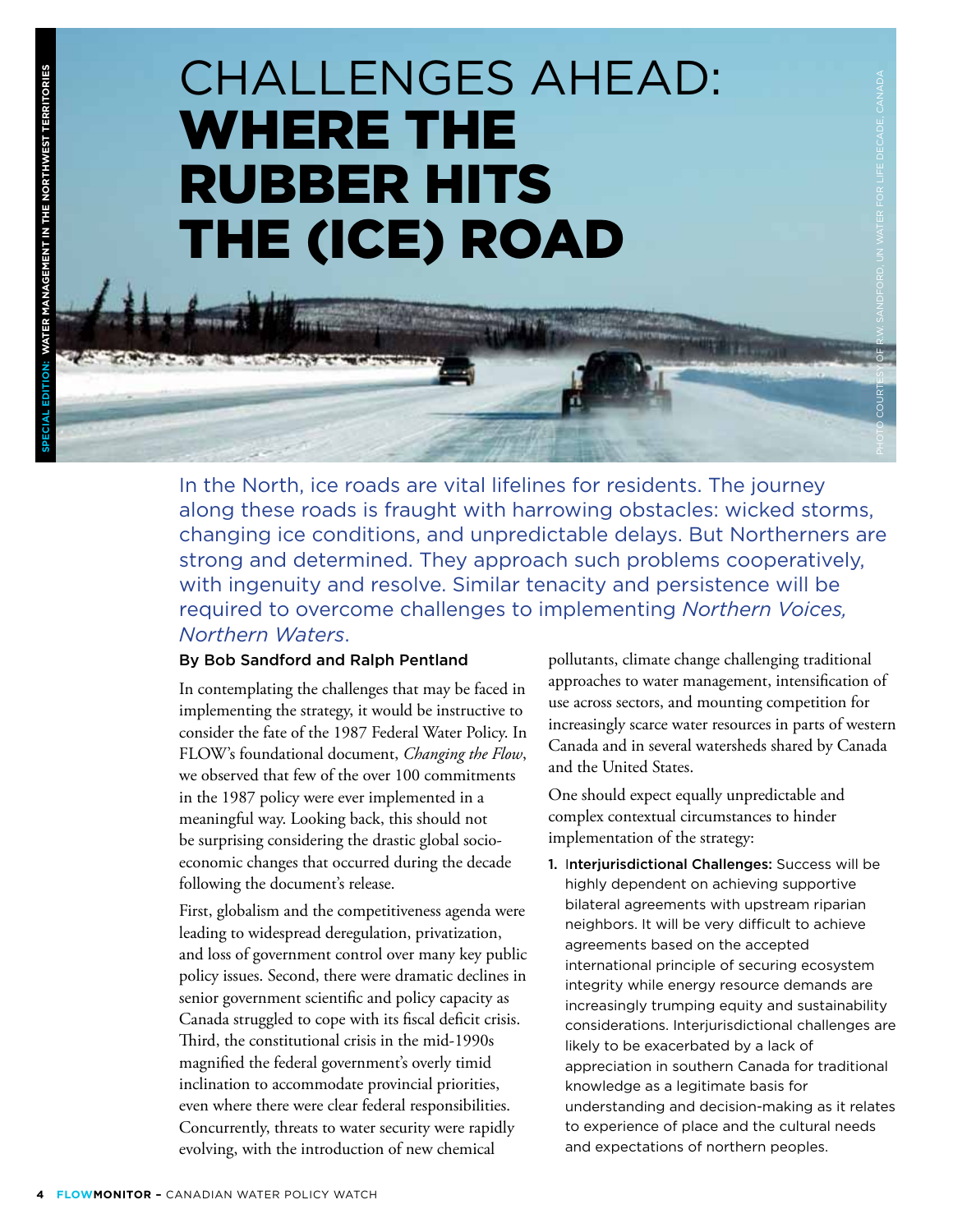- 2. Institutional Challenges: The ultimate success of the strategy depends on successfully negotiating the remaining land claims agreements with Aboriginal governments and finalizing devolution agreements with federal agencies to ensure that the GNWT and its co-management partners have the necessary authority over water. It also depends on being able to work effectively with local land and water boards to ensure consistent and effective implementation of the strategy's objectives through on-the-ground development decisions.
- 3. The Challenge of Sustaining Meaningful Community Involvement: Successful engagement with local communities during implementation will be foundational in building full ownership in water management across the territory. However, it will be challenging for the GNWT to meaningfully involve citizens in water decisions, when it has little influence in significant nation-wide issues, such as mitigating climate change, chemicals management, and resource development in neighbouring jurisdictions. Regarding issues within the government's direct control, it will be challenging to reconcile the often-conflicting goals of prosperity, equity and sustainability.
- 4. Environmental Assurance vs. Environmental Protection: Sustainable management of water resources requires a balanced approach to economic growth and the protection of community and ecological health. At some point, meeting the strategy's goals will require restrained development and a different approach to growth. The pace, scale, and cumulative impact of existing and potential development are bound to be central ongoing issues, but these challenges will only become magnified for the GNWT with the absence of adequate science to help determine acceptable threshold levels.

While the road ahead is fraught with challenges, it is not insurmountable due to a number of innovative approaches to water management articulated through the strategy:

- > Aboriginal values are incorporated into the decision-making process. Such values stress continuity, perpetuity, and fiduciary obligations – all internationally recognized modern water management concepts;
- > A relatively high level of community buy-in due to extensive community engagement during the development of the strategy; and
- > Formal recognition of the need to apply basic principles of adaptive management to water management, such as ensuring continuous testing, evaluation, and revision as implementation progresses.

These elements contribute to a solid policy foundation that will prove valuable as Northerners continue on the icy road to clean, abundant, and protected waters for all time.

## **TRANSBOUNDARY** Management: Models Across **CANADA**

#### By Marc Hudon and Norm Brandson

As noted in the adjacent article, success in implementing the *Northern Voices, Northern Waters* is dependent on the GNWT being able to establish effective working relationships with the jurisdictions that share authority over the Mackenzie River Basin: British Columbia, Alberta, and, to a lesser degree, Saskatchewan. Many of the decisions that will affect water quality and quantity in the NWT are beyond the control of the GNWT. This presents a classic upstream-downstream dilemma where the upstream jurisdiction benefits from development, but environmental costs are borne downstream.

While the Mackenzie River Basin Transboundary Waters Master Agreement was designed to address such situations, it has not yet been translated into binding interjurisdictional arrangements. This article discusses two notable interjurisdictional water management situations elsewhere in Canada, and outlines how some of the lessons learned in those cases might be applicable to the Mackenzie River Basin situation.

#### **Great Lakes–St. Lawrence River Basin**

The Great Lakes-St. Lawrence River Basin drains 1.34 million km2 of land covering two Canadian provinces and eight U.S. states. Over 40 million people live in the basin, which possesses the fourth largest economy in the world. The management of transboundary and interjurisdictional water issues in the Great Lakes-St. Lawrence could instruct future arrangements in the Mackenzie region.

First, the International Joint Commission (IJC), established under the 1909 Canada-United States Boundary Waters Treaty, was instrumental in setting the pace for protection and restoration of basin resources while still accommodating a growing economy. IJC investigations provided the backdrop for bilateral negotiations of the 1972 Great Lakes Water Quality Agreement, as well as stateprovincial negotiations leading to agreements dealing with diversions and consumptive uses in 2005. The Mackenzie River Basin Board has

**CONTINUED ON PAGE 7**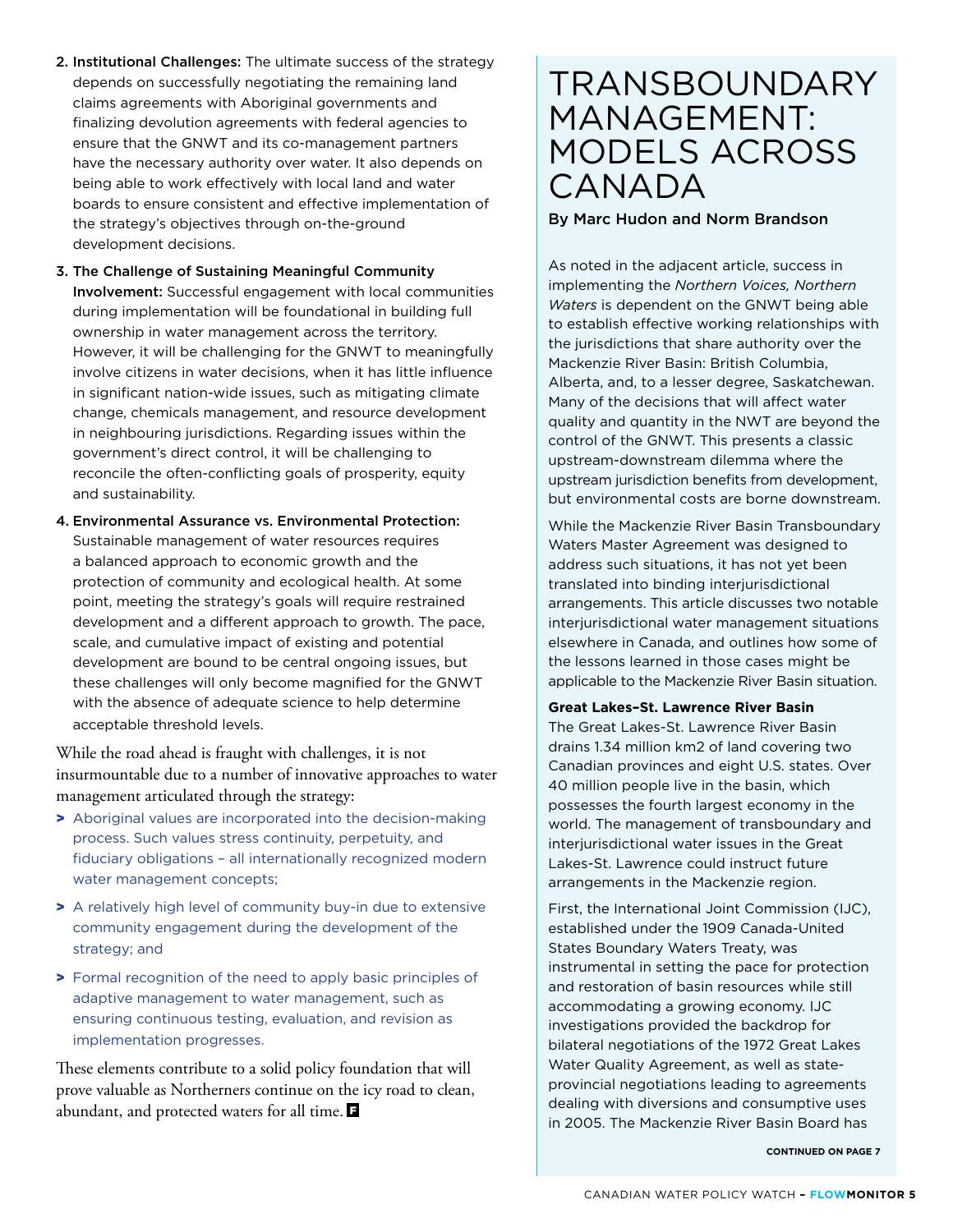Rapidly changing climate lends even more urgency to the implementation of a comprehensive plan for the Mackenzie River system as envisioned in *Northern Voices, Northern Waters*. The rate of climate change is intense in northern regions – in the NWT part of the Mackenzie River Basin, winter and spring temperatures have increased by  $3^{\circ}$ C in Yellowknife and  $3.5^{\circ}$ C in Inuvik in the four decades up to 2007. Temperatures are projected to increase another  $4^{\circ}$ C to  $5^{\circ}$ C by 2050. These are very rapid temperature changes that are undermining the resilience of watersheds and ecosystems in the NWT.

# THE MACKENZIE RIVER BASIN IN A



#### By Jim Bruce

#### **Declining Flows**

Observed trends in flows and levels of rivers and lakes over the past 30 to 40 years are likely good indications of what to expect in the next forty years. On the main stem of the Mackenzie River, flows are greatest in summer, fed primarily by major tributaries arising in western mountainous regions – mainly the Liard and Peace Rivers. Flows on the Peace River are somewhat delayed by storage in the Williston Lake reservoir in British Columbia. High flows and water levels are important to support summer barge traffic for resupplying northern communities. However, this is also the season – from June to November – when flows of the Mackenzie River have been trending downward over the past three decades.

#### **Ice**

Ice jams are important for aquatic ecosystems because they collect water where banks are shallow. This renews shoreline vegetation, but, at times, it also increases bank erosion and siltation of channels.

More ice jam floods may occur in the future with increasingly frequent freeze-thaw cycles.

#### **Water Quality**

The quality of the surface water and groundwater in much of the Mackenzie River Basin, including the Mackenzie Delta, will be affected by climate change and changes in river flows. Adverse impacts to water quality can occur episodically as a result of more frequent, small-scale heavy rain events that wash pollutants from the land into waterways. Heavy rains, which in the past would be equalled or exceeded only once in 20 years, are projected to double in frequency to occur every 10 to 15 years within the next four decades.

On the Athabasca River, hydrologists have noted declining flow levels at Fort McMurray every month of the year<sup>2</sup>, which are of most concern to water quality during the normally low-flow period in the winter months. As a result, discharged contaminants from industrial developments, including the oil sands, are not as significantly diluted and in the near future, flows may become inadequate to safely sustain downstream ecosystems and communities downstream on the Athabasca-Mackenzie system.

A number of persistent toxic compounds are now appearing in aquatic ecosystems of the Mackenzie River Basin. Most of the toxins are derived from air pollution. Dr. David W. Schindler and colleagues at the University of Alberta have shown that atmospheric emissions from oil sands developments in the Athabasca watershed are major contributors to contamination of waters in the Mackenzie River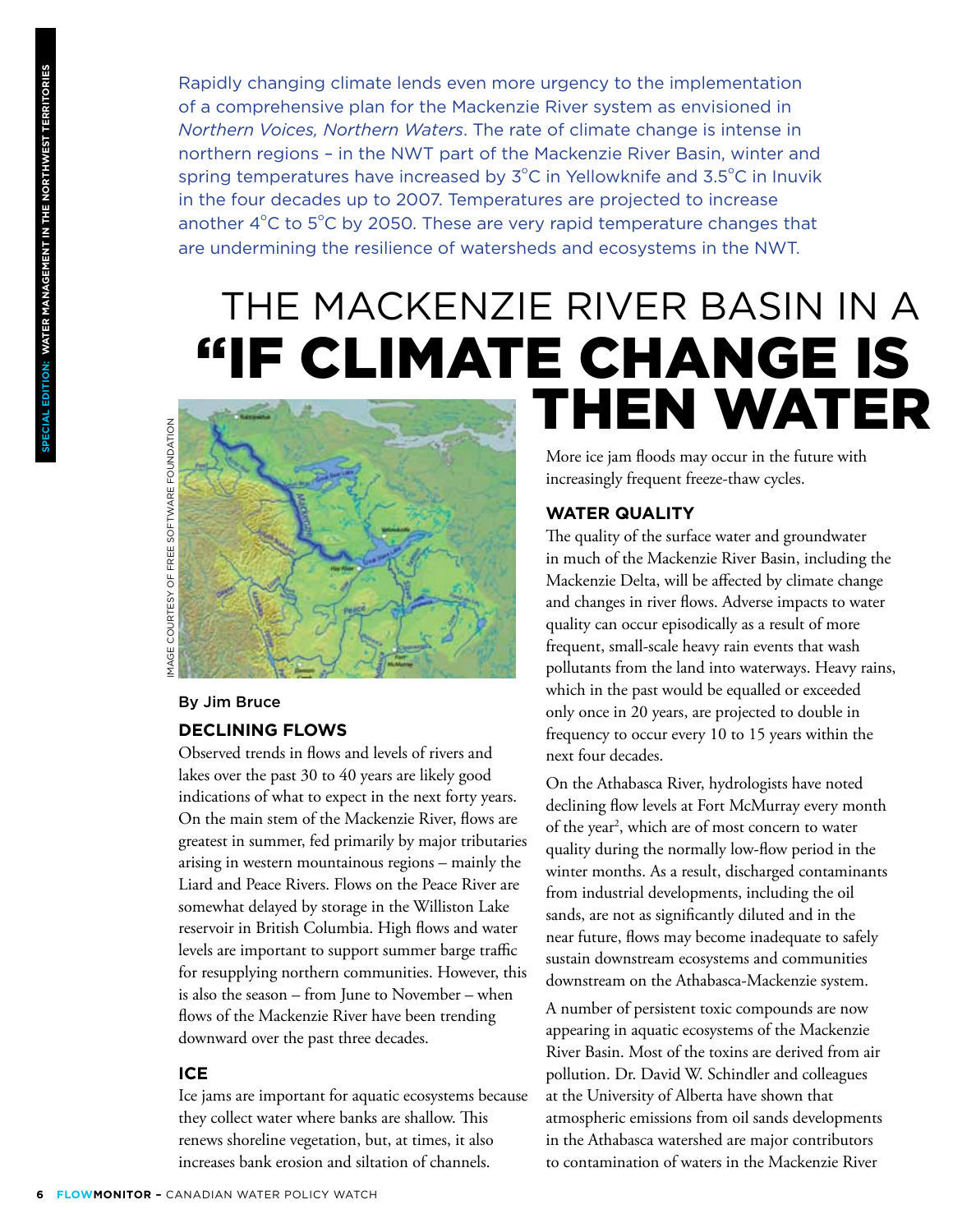# **CHANGING CLIMATE** THE SHARK,<br>IS ITS TEETH."

Basin. The emitted contaminants are transported by wind and subsequently deposited on snow, land and tree needles, eventually washing into rivers and lakes.

#### **Permafrost**

Ice within the soil, known as permafrost, is thawing. This is most prevalent in southern parts of the NWT, but is increasingly evident throughout the whole Mackenzie Valley. When ice layers thaw, land slumps occur discharging sediments to rivers and allowing perched ponds and lakes to drain. Tributary river courses and groundwater flows can be altered, leaving spawning areas disrupted. Melting permafrost can also severely damage drainage facilities, roads, buildings, and pipelines.

#### **The Delta and Sea Level**

The Mackenzie Delta is increasingly subject to storm surges from the Beaufort Sea and salt water intrusion due to three factors: reduced nearshore ice, sea levels rising at accelerated rates, and more frequent severe winter storms. Ecosystems in this productive area will increasingly be affected, and buildings and infrastructure in low-lying areas will be flooded more frequently.

#### **Conclusion**

Profound changes due to a warming climate are underway in the Mackenzie River Basin. Upstream development activity in British Columbia and Alberta is exacerbating adverse impacts. Successful measures to better manage the Mackenzie River in the Northwest Territories will require the full cooperation of upstream jurisdictions. Agreements that lead to joint action must take into account the growing regional impacts of climate change and the need for an adaptive management strategy. **F** 

<sup>1</sup> Paul Dickinson, CEO, Carbon Disclosure Project, United Kingdom 2 Woo, M.K. and Thorne, R. 2003. Streamflow in the Mackenzie Basin, Canada.

been playing a somewhat analogous role to that of the IJC. Interestingly, ecosystem integrity was an important principle underlying the Great Lakes agreements, and is an equally dominant principle in ongoing efforts to improve interjurisdictional arrangements in the Mackenzie Basin.

Although the Great Lakes arrangements are far from perfect, and continue to evolve, they demonstrate that with continuing governmental support, multi-jurisdictional cooperation, public involvement, and sound science, considerable progress can be made. The experience of the Great Lakes arrangements is "proof of possibility" and a useful learning model for the Mackenzie Basin.

Prairie Provinces Water Board (PPWB)

The PPWB agreements provide another useful example, particularly as three of the four parties to the PPWB – Alberta, Saskatchewan and Canada – are also signatories to the Mackenzie Master Agreement (Manitoba is the fourth party). The PPWB arrangements evolved over several decades, beginning with a 1948 agreement to allocate water on a project-byproject basis. The Master Agreement on Apportionment (MAA), outlining specific water apportionment arrangements between the provinces, was agreed on in 1969. Schedules dealing with water quality and groundwater were added in 1992.

What is particularly instructive about the PPWB agreements is that upstream jurisdictions have agreed to several measures that are beneficial to Manitoba, despite their potential to affect future development options in Alberta and Saskatchewan. For example, the apportionment of flows and water quality objectives at the provincial boundaries in the MAA and associated schedules could mean limits to growth in the upstream jurisdictions.

The success of the PPWB relies on a commitment to the principles of sound water management – rather than development politics – meaningful federal technical and financial support and the willingness of the federal government to mediate, facilitate, or lead in addressing issues as required.

Despite the valuable lessons and precedentsetting examples from the transboundary agreements in the Great Lakes–St. Lawrence and Prairies, one should not rule out the possibility that the Mackenzie River Basin negotiations could lead to groundbreaking advances that may serve as lessons for improving the existing situations in southern parts of Canada.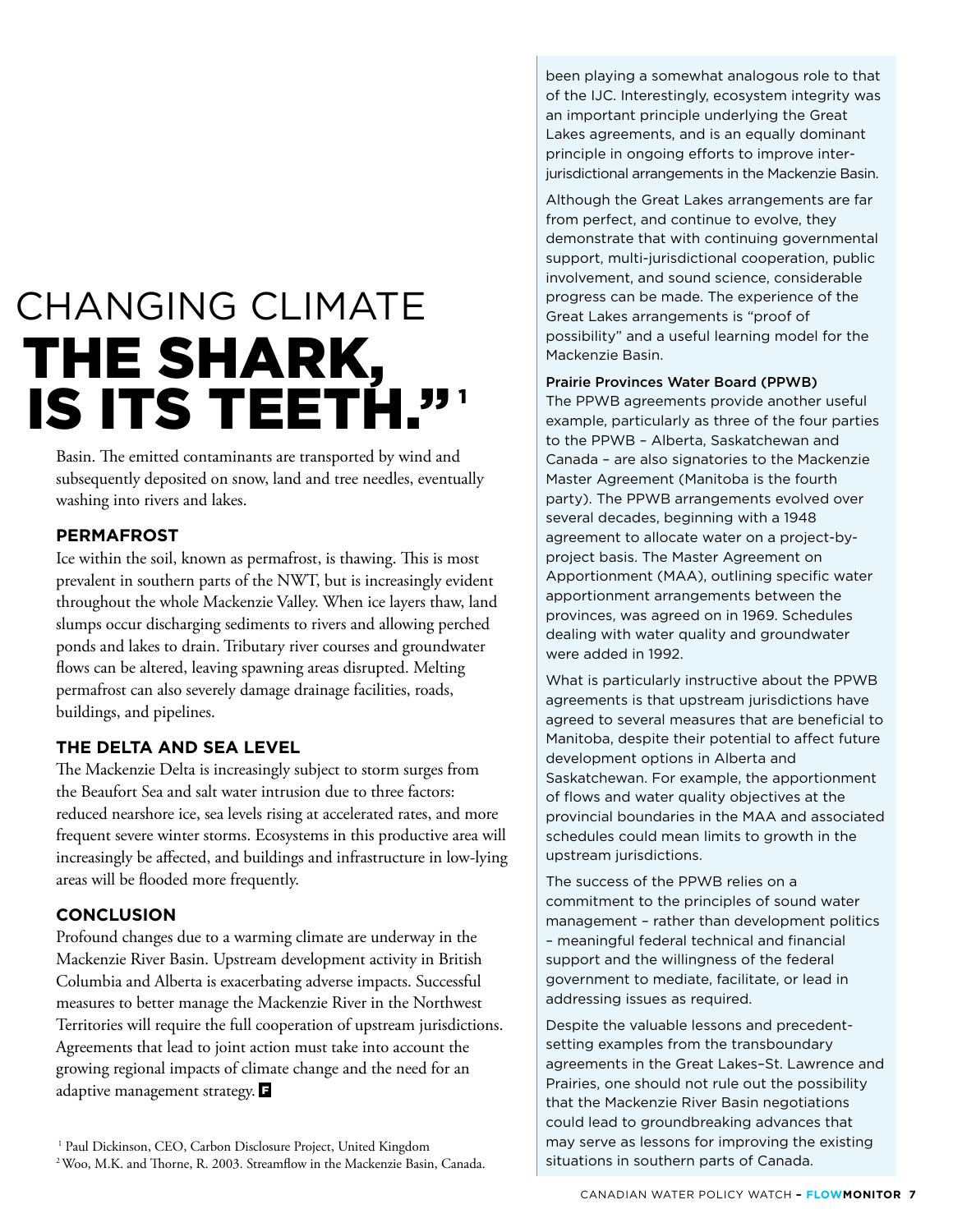# THE MACKENZI **BA** Agreement

#### By Tony Maas

The Mackenzie River is one of the great river systems in the world, the twelfth largest by drainage area, and eleventh in mean annual discharge. It is a critical circumpolar river, and North America's largest north flowing river. The basin harbours three major lakes, two significant freshwater deltas, and the world's tenth largest marine delta, which has important geochemical effects on the Beaufort Sea.

Those facts were set out at the beginning of the 1981 report of the Mackenzie River Basin Committee. The first recommendation of that committee was that the basin's jurisdictions "at an early date conclude an agreement through which trans-boundary water management issues such as minimum flows, flow regulation, and water quality can be addressed at jurisdictional boundary crossings…"

The Mackenzie River Basin is one of the few remaining places in the world where it is still possible to conceive of a truly integrated approach to protecting - rather than restoring - fresh water resources and ecosystems on a large river basin scale. Even though the size and flow of the Mackenzie River rival the world's great rivers, it is unique in that much of the basin still exists in a mostly natural state. The watershed covers 1.8-million square kilometres, draining one-fifth of Canada's land mass. Despite its size, only about 400,000 people live in the Basin (397,000 in 2001), 9% of which live in the NWT.

Responsibility for management of the watershed is shared among five provincial and territorial jurisdictions: British Columbia, Alberta, Saskatchewan, Yukon, and the NWT. The federal government also has a significant responsibility as the main authority responsible for land and water resources in the Yukon and NWT, and for ensuring effective transboundary relations within the basin.

 **SPECIAL EDITION:**

**Water Management in the Northwest Territories**

**CIAL EDITION: WATER MANAGEMENT IN THE NORTHWEST**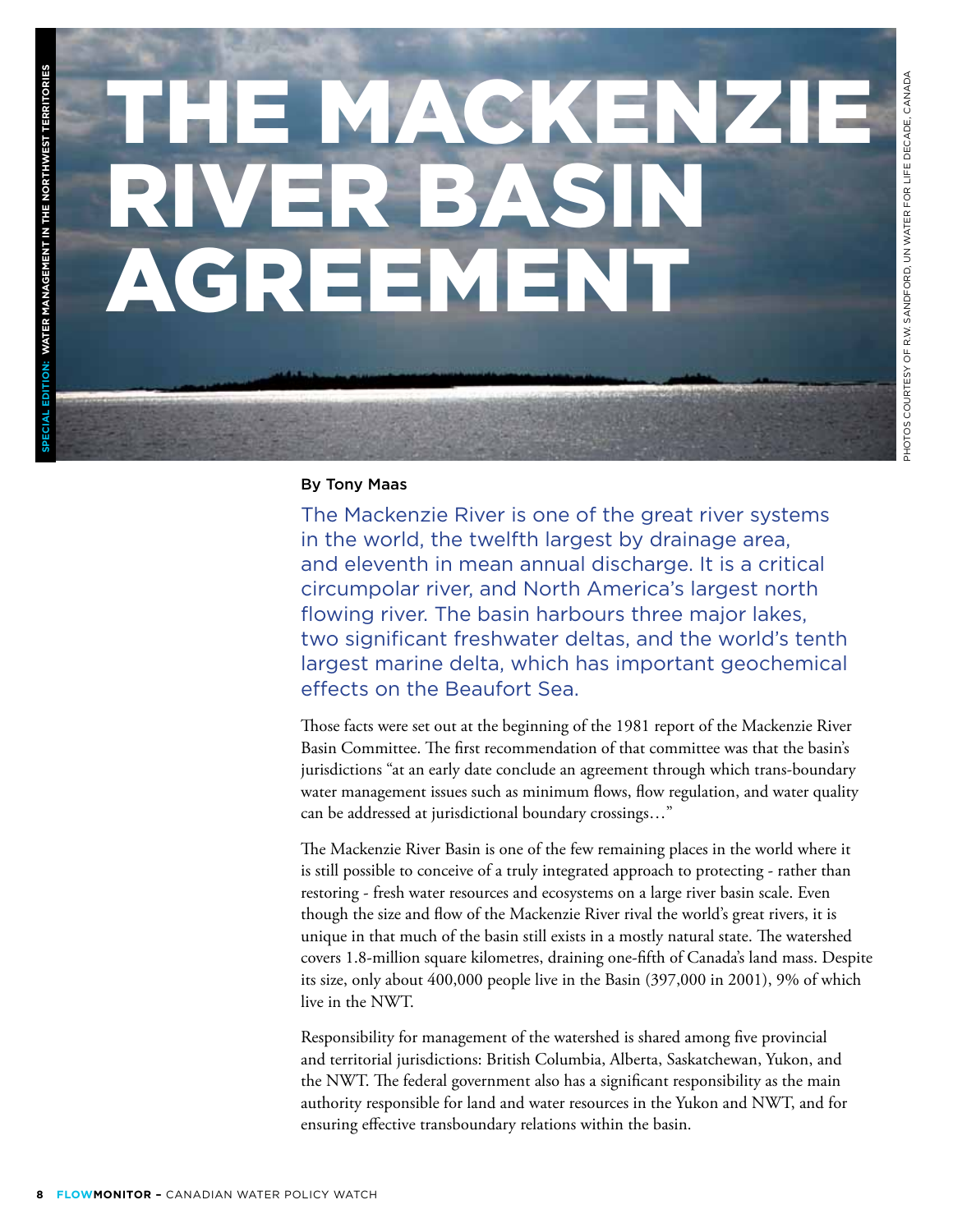

The ecologist's motto reminds us that we all live downstream. For those living in the NWT portion of the Mackenzie Basin, this motto has tangible meaning given the existing and potential impacts of oil sands and hydroelectric developments on upstream tributaries. The fossil energy reserves of the basin are among the largest in the world and the recoverable deposits are predominantly found in Northern Alberta's oil sands. The rate of increase in the output of oil sands has been growing at an unimaginable pace – approximately 7.5% per year for the past ten years.

There are also two major power-generating stations located on the Peace River: G.M. Shrum and Peace Canyon. The operation of these power projects and their dams have affected the seasonal pattern of stream flow in the Peace River – despite some remediation – and the ecology of the Peace – Athabasca Delta. British Columbia is proposing a third dam on the river at Site C, which has the potential to further impact downstream flows.

The necessity of effective transboundary agreements is becoming even more evident with accelerated development activity along the Mackenzie's tributaries which is increasingly threatening the quality of life downstream. After nearly a quarter century of work, the Master Agreement was signed in 1997. It established a set of principles to ensure the Basin is managed in a sustainable way, by protecting ecological integrity and aquatic ecosystems in the interest of present and future generations. It is the only mechanism available that allows downstream jurisdictions, such as NWT, to come to the table with their upstream neighbours. The Master Agreement, however, lacks teeth and requires binding bilateral arrangements to be

effective. To date, only one bilateral agreement has been signed, and it is the least significant one between the Yukon and Northwest Territories.

Negotiation of the bilateral agreement between Alberta and NWT is just beginning. There are several elements of the *Northern Voices, Northern Water*s that should be helpful in those negotiations, including:

- > A recognition of the implications of ongoing climate change, and the need to provide for adaptive management principles as changing conditions warrant;
- > Emphasis on the principle of "ecological integrity" (already established in the Master Agreement);
- > Transboundary arrangements which recognize the importance of protecting the ecological integrity of the entire Mackenzie River Basin;
- > The need for improving scientific monitoring and knowledge, including building on traditional knowledge;
- > The importance of respecting constitutional rights and responsibilities, including those of Aboriginal peoples; and
- > The key role that public input and consultation must play, both during the negotiation process and in subsequent transboundary management decisions.

It is important for all Canadians that Alberta and the NWT get this right. Mackenzie River Basin bilateral agreements offer the very real potential of integrating leading Canadian and international experiences into a world-class example of transboundary water governance.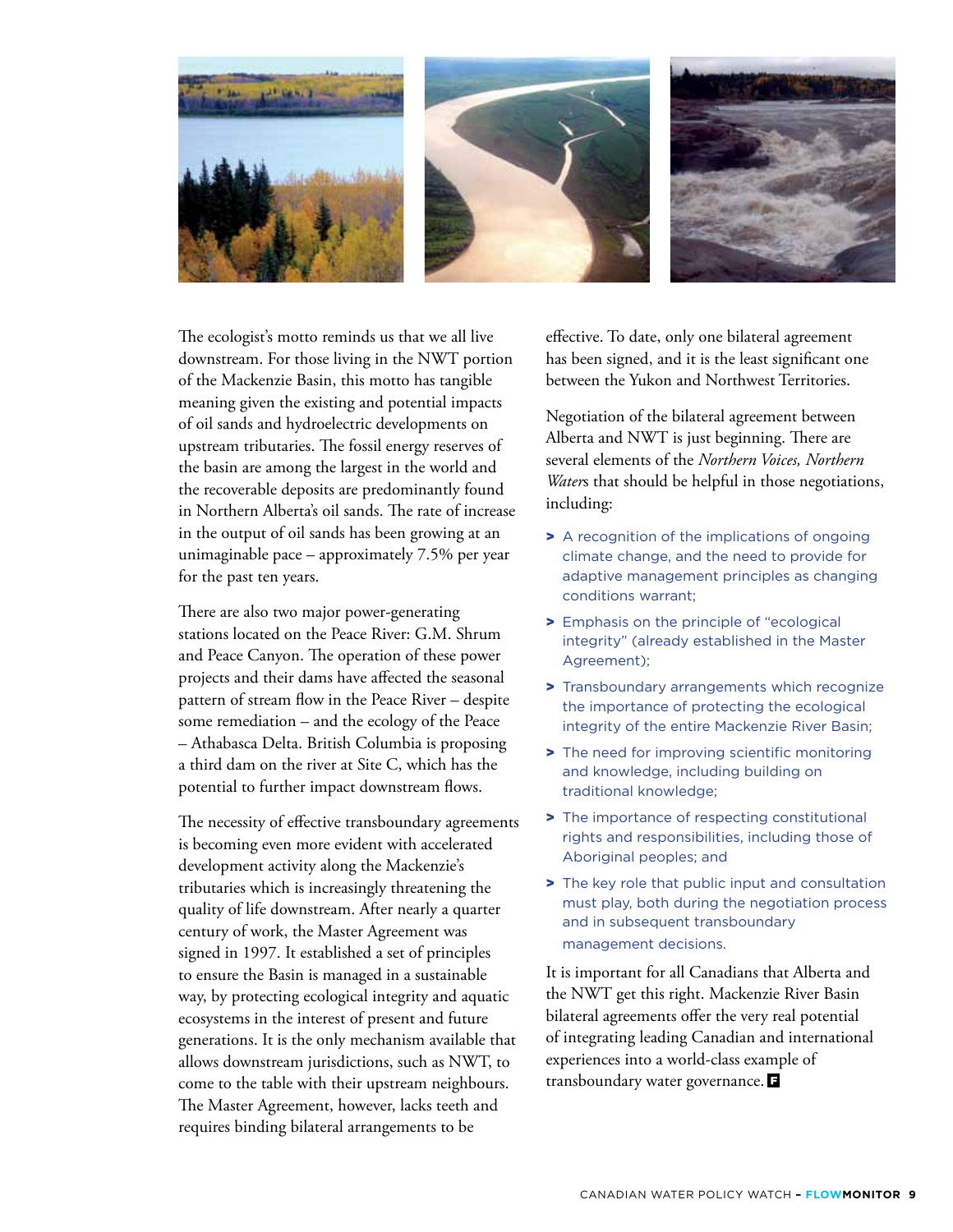# North of 60: A Territorial Strategy WITH NATIONAL IMPLICATIONS



#### By Oliver M. Brandes

The Forum for Leadership on Water was established to identify potential solutions for sustainable water management and innovative options for governance across Canada. This work began with a detailed examination of existing federal

water commitments and the largely unimplemented 25-year-old Federal Water Strategy. We outline the basic foundation of a more modern approach in *Changing the Flow: A Blueprint for Federal Action on Freshwater* through seven priority areas for action on water management. Since then, FLOW has worked to elaborate on how those principles could be implemented. *Northern Voices, Northern Waters* offers an opportunity to explore some of those concepts in a practical exercise and provides unique insights and ideas into improving Canadian water management and governance.

## **PRIORITY 1:**

**Linking back to** *Changing the Flow...* 

#### **Enhancing National Capacity for Freshwater Protection**

Modernizing the way we govern fresh water is a crucial starting point to improving water management in Canada. This is clearly acknowledged in *Changing the Flow* which also emphasizes the need to strengthen capacity to protect fresh water. The GNWT has also recognized that this is essential and has focused on both building better decision-making processes and the internal capacity to achieve water policy reform within the territorial government. For example, the GNWT overhauled various governance structures as they relate to the management of water and the landwater nexus in the Mackenzie River Basin and beyond.

The GNWT is also integrating core strategy principles related to ecological integrity, shared decision-making and respect for Aboriginal rights into a number of programs and policies that affect or influence water stewardship. Examples include drinking water quality frameworks, hydroelectricity and transmission plans, the Canada-wide Strategy for the Management of Municipal Wastewater Effluent, and strategies for protected areas, fisheries, and greenhouse gas emissions.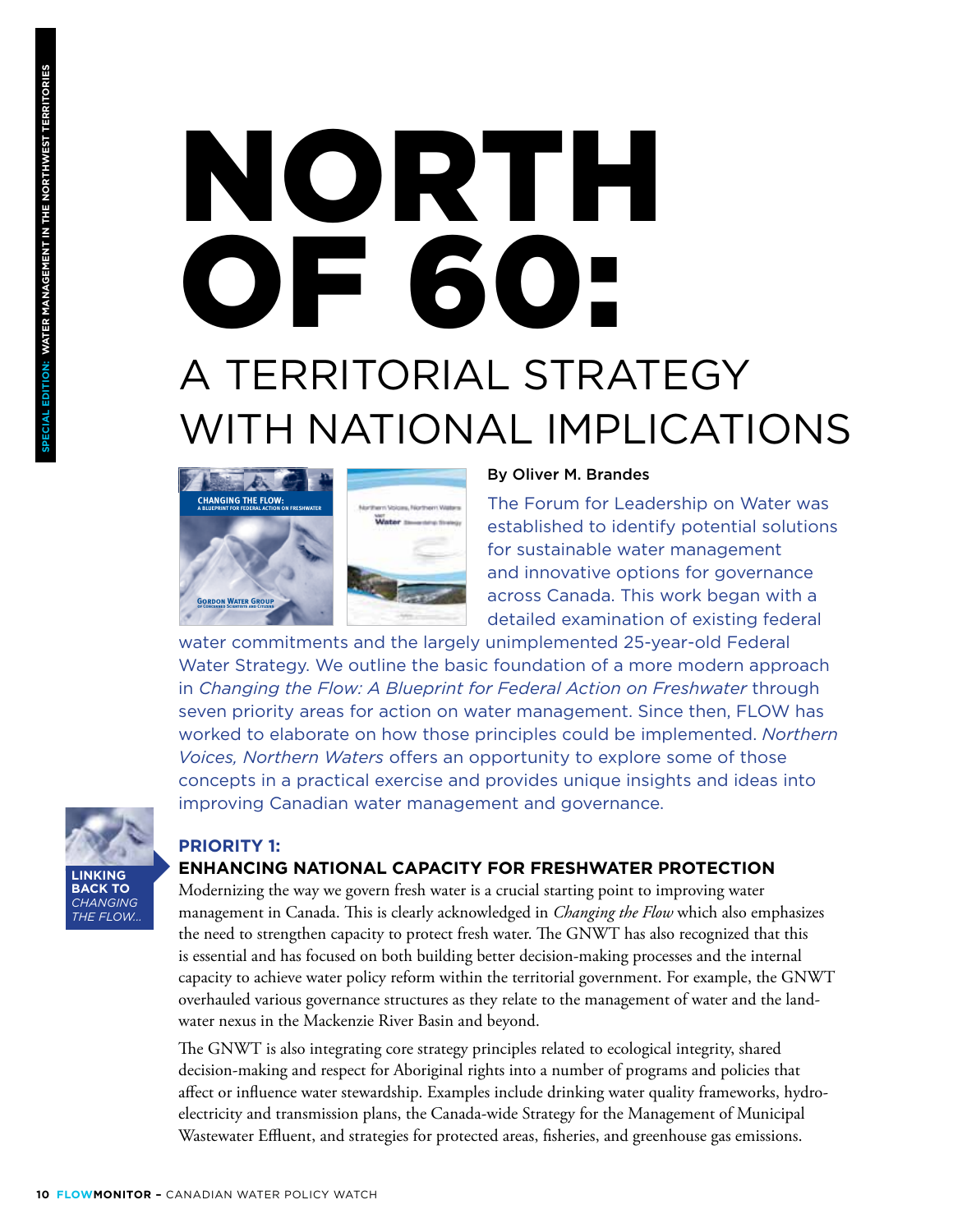#### **PRIORITY 4: Protecting Aquatic Ecosystems & Aboriginal Rights**

*Changing the Flow* emphasizes the need to develop policies that protect aquatic ecosystems. Likewise, the GNWT demonstrates its commitment to aquatic ecosystems by manifesting the internationally accepted principles of prioritizing ecological integrity and an ecosystem-based approach to water governance in the strategy. Specific supporting mechanisms include sustainability accounting – a tool that can be used to track how the values of interest change over time – sustained monitoring and ongoing research, and regular audits and evaluations of the process and impacts on the function of ecosystems.

Adaptive management is also viewed as an integral part of building resilience in the strategy. It is characterized by a genuine intention to be selfreflective and embeds a "learn by doing" approach, which is critical in an increasingly uncertain world. Such an approach is fundamental to building resilience, the cornerstone of modern water management and governance.

The strategy is also a genuine example of how to protect Aboriginal water rights. Land claim settlement agreements require that Aboriginal governments in the NWT have the legal right to be involved in decisions regarding water management on their land. As a result, the GNWT had to develop a novel co-governance process whereby Aboriginal governments – and often by extension other community members – were respected as true partners in the development of the strategy. There was no need to "consult stakeholders," as is usually done in policy development because, in this case, the whole community helped co-author the policy. In the NWT, Aboriginal rights are not just given lip service but are, in fact, protected and even implemented through the strategy.

#### **PRIORITY 7:**

#### **Developing World Class Science**

Developing world-class science is outlined as a priority for water management in *Changing the Flow*. The understanding that scientific capacity is essential for informed decision-making is something that is likewise recognized by the strategy. A central element of the strategy is that effective science and ongoing research will allow the GNWT to track and measure changes to water quality, quantity, rates of flow, and biological parameters over time and space. This will allow them to determine what may have caused changes and determine if modifications should be made in the management of human activities. It acknowledges that we do not live in a linear or certain world. Providing continuous monitoring and improving understanding is absolutely fundamental to making sound decisions and taking uncertainty seriously.

With such a vast and remote territory, the GNWT has a great challenge in obtaining the data and knowledge necessary for understanding the thresholds that maintain ecological integrity. One of the approaches to address this gap is to use traditional ecological knowledge to help make decisions. The GNWT was the first jurisdiction in Canada to officially recognize the role of traditional knowledge and attempt to prescribe its application within a broader governing system through the approval of its Traditional Knowledge Policy in the late 1980s. The incorporation of traditional knowledge into the foundation of the strategy further reinforces the value placed on Aboriginal knowledge and collaboration. It ensures that Aboriginal interests are engaged early and throughout the entire process to avoid unnecessary conflict later.

#### **Conclusion**

*Northern Voices, Northern Waters* demonstrates that it is possible to undertake fundamental water policy reform at the provincial or territorial level that incorporates ambitious principles of good water management, such as those outlined in *Changing the Flow*. The strategy demonstrates that it is no longer possible to say that such levels of reform are not possible because of legislative, legal, policy or political obstacles. Governments do not have to be limited to playing around at the edges of reform; they are capable of making real change happen.